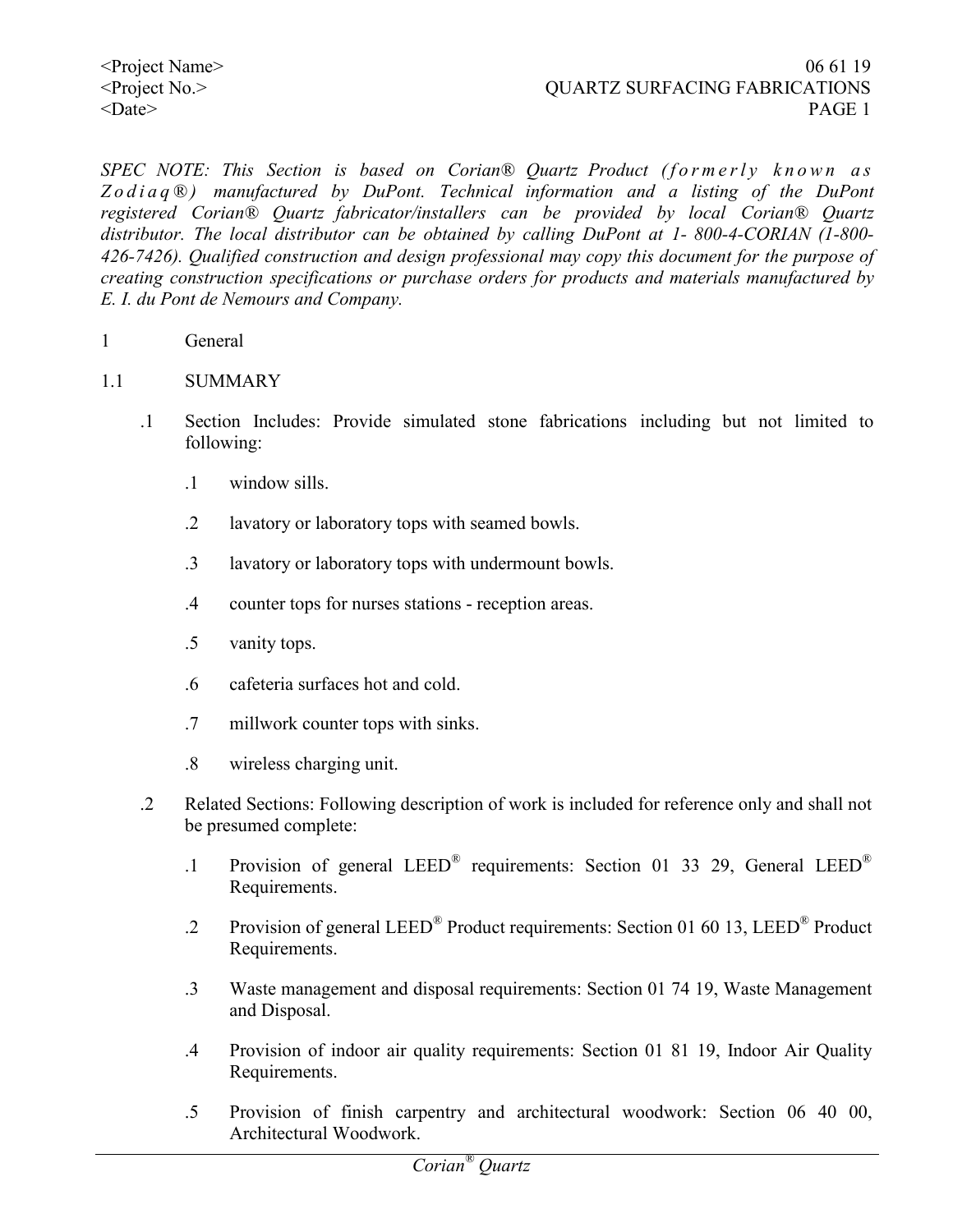- .6 Provision of elastomeric joint sealants: Section 07 92 00, Joint Sealants.
- .7 Provision of tile work: Section 09 30 00, Tiling.
- .8 Provision of wall coverings: Section 09 72 00, Wall Coverings.
- .9 Provision of plumbing and plumbing fixtures: [Division 22, Plumbing] [Mechanical].

# 1.2 REFERENCES

- .1 Abbreviations and Acronyms:
	- .1 LEED<sup>®</sup>: Leadership in Energy and Environmental Design; www.cagbc.org.
	- .2 MDF: Medium Density Fibreboard.
	- .3 SCAQMD: South Coast Air Quality Management District; www.aqmd.gov.
	- .4 VOC: Volatile Organic Compound.
- .2 Definitions:
	- .1 Solid Quartz Surface: Quartz surface materials generally consist of natural quartz particles, reacted monomers and resins, pigments and various performance-enhancing additives manufactured as slabs of various specific calipers. Quartz surface materials are solid, non-porous and homogeneous and exhibit strength, hardness and durability.

# .3 Reference Standards:

| $\cdot$ 1      | <b>ANSI/NEMA LD 3-05</b>   | - High-Pressure Decorative Laminates (HPDL)                                                                                                                                             |  |
|----------------|----------------------------|-----------------------------------------------------------------------------------------------------------------------------------------------------------------------------------------|--|
| $\cdot$ 2      | <b>ANSI/NPA A208.2-09</b>  | - Medium Density Fiberboard (MDF) For Interior<br>Applications                                                                                                                          |  |
| $\cdot$ 3      | <b>ASTM C170/C170M-15a</b> | - Standard Test Method for Compressive Strength of<br>Dimension Stone                                                                                                                   |  |
| $\overline{4}$ | <b>ASTM C370-12</b>        | - Standard Test Method for Moisture Expansion of Fired<br><b>Whiteware Products</b>                                                                                                     |  |
| .5             | <b>ASTM C373-14a</b>       | - Standard Test Method for Water Absorption, Bulk<br>Density, Apparent Porosity, and Apparent Specific<br>Gravity of Fires Whiteware products, Ceramic Tiles, and<br><b>Glass Tiles</b> |  |
| $.6\,$         | ASTM C501-84(09)           | - Standard Test Method for relative Resistance to Wear of<br>Unglazed Ceramic Tile by the Taber Abraser                                                                                 |  |
| 7              | ASTM C920-14a              | - Standard Specification for Elastomeric Joint Sealants                                                                                                                                 |  |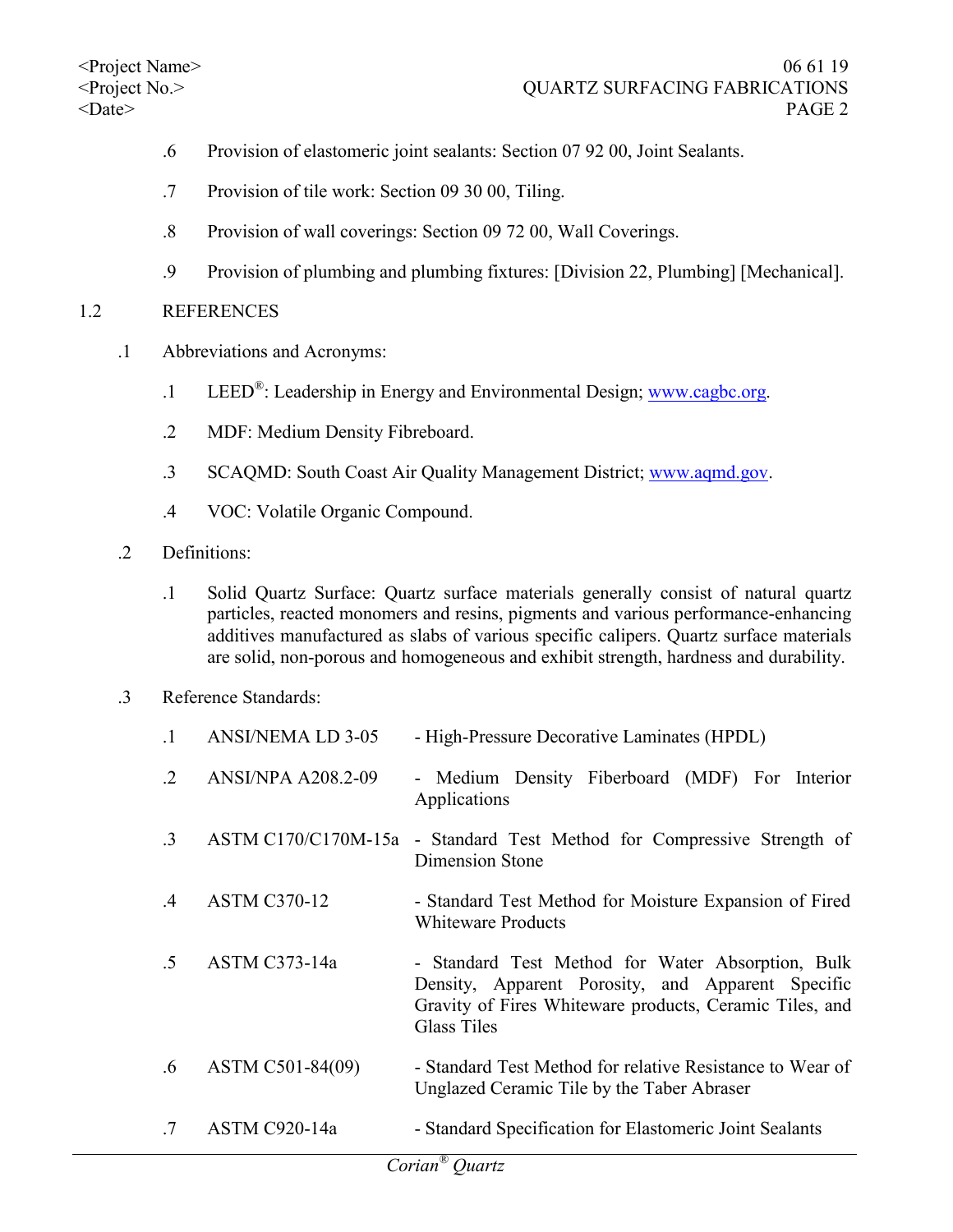| $\boldsymbol{.8}$ | <b>ASTM C1026-13</b>             | - Standard Test Method for Measuring the Resistance of<br>Ceramic and Glass Tile to Freeze-Thaw Cycling                                                                    |
|-------------------|----------------------------------|----------------------------------------------------------------------------------------------------------------------------------------------------------------------------|
| .9                | <b>ASTM C1028-06</b>             | - Standard Test Method for Determining the Static<br>Coefficient of Friction of Ceramic Tile and Other Like<br>Surfaces by the Horizontal Dynamometer Pull-Meter<br>Method |
| .10               | ASTM D570-98(10)e1               | - Standard Test Method for Water Absorption of Plastics                                                                                                                    |
| .11               | <b>ASTM D696-08e1</b>            | - Standard Test Method for Coefficient of linear Thermal<br>Expansion of Plastics Between -30°C and 30°C with a<br>Vitreous Silica Dilatometer                             |
| .12               | <b>ASTM D790-10</b>              | - Standard Test Methods for Flexural Properties of<br>Unreinforced and Reinforced Plastics and Electrical<br><b>Insulating Materials</b>                                   |
| .13               | <b>ASTM D792-13</b>              | - Standard Test Methods for Density and Specific Gravity<br>(Relative Density) of Plastics by Displacement                                                                 |
| .14               | <b>ASTM E84-14</b>               | Standard<br>Burning<br>Test<br>Method<br>for<br>Surface<br><b>Characteristics of Building Materials</b>                                                                    |
| .15               | <b>ASTM G21-13</b>               | Standard Practice for Determining Resistance of<br>Synthetic Polymeric Materials to Fungi                                                                                  |
| .16               | ASTM G22-76(96)                  | - Standard Practice for Determining Resistance of Plastics<br>to Bacteria                                                                                                  |
| .17               | CSA B45.5-11/<br>IAPMO Z124-2011 | - Plastic Plumbing Fixtures                                                                                                                                                |
|                   | .18 CSA 0115-M82                 | - Hardwood and Decorative Plywood                                                                                                                                          |
| .19               | <b>NFPA 101-15</b>               | - Life Safety Code and Handbook                                                                                                                                            |
| .20               | <b>NSF/ANSI 51-07</b>            | - Food Equipment Materials                                                                                                                                                 |
| .21               | SCAQMD Rule 1168                 | - Adhesive and Sealant Applications (amended January<br>2005)                                                                                                              |
| .22               | CAN/ULC-S102-07                  | Standard Method of Test for Surface Burning<br>Characteristics of Building Materials and Assemblies                                                                        |
| .23               | <b>UL</b> 723                    | - Standard for Test for Surface Burning Characteristics of<br><b>Building Materials</b>                                                                                    |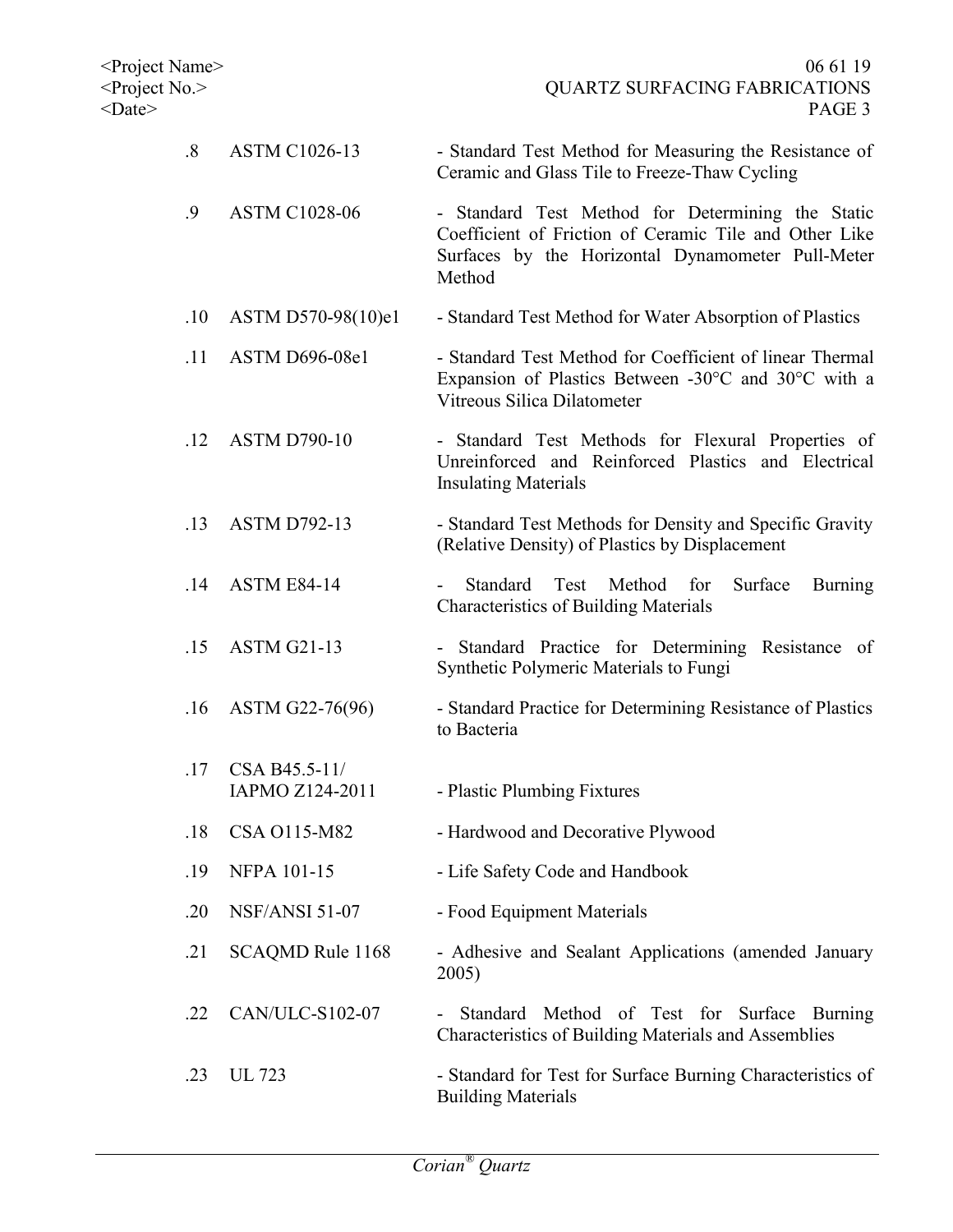#### 1.3 ADMINISTRATIVE REQUIREMENTS

.1 Preinstallation Meetings: Arrange preinstallation meeting 1 week prior to commencing work with all parties associated with trade as designated in Contract Documents or as requested by Consultant. Presided over by Contractor, include Consultant who may attend, Subcontractor performing work of this trade, Owner's representative, testing company's representative and consultants of applicable discipline. Review Contract Documents for work included under this trade and determine complete understanding of requirements and responsibilities relative to work included, storage and handling of materials, materials to be used, installation of materials, sequence and quality control, Project staffing, restrictions on areas of work and other matters affecting construction, to permit compliance with intent of work of this Section.

#### 1.4 SUBMITTALS

- .1 Product Data:
	- .1 Submit manufacturer's Product data.
	- .2 Submit manufacturer's Product data with resistance to list of chemicals.
- .2 Shop Drawings: Submit Shop Drawings for work of this Section in accordance with Section 01 30 00. Indicate plans, sections, dimensions, component sizes, edge details, thermosetting requirements, fabrication details, attachment provisions, sizes of furring, blocking, including concealed blocking and coordination requirements with adjacent work. Show locations and sizes of cutouts and holes for plumbing fixtures, faucets, soap dispensers, waste receptacles and other items installed in solid surface.
- .3 Coordination Drawings: Submit coordination drawings indicating plumbing and miscellaneous steel work indicating locations of wall rated or non-rated, blocking requirements, locations and recessed wall items and similar items.
- .4 Samples: Submit samples in accordance with Section 01 30 00. Submit minimum 102 mm x 102 mm (4" x 4") samples. Cut sample and seam together for representation of inconspicuous seam. Indicate full range of colour and pattern variation. Approved samples will be retained as standards for work.

*SPEC NOTE: NSF/ANSI 51, Food Zone, Splash Zone and Non-Food Zone, application where food may be dropped onto serving surfaces. Delete following if no food contact if no food contact is required for Project. Delete following on flammability if there is no requirement for fire performance.*

.5 Test and Evaluation Reports: Submit flammability test reports [and food preparation zone certifications/listing confirming compliance with NSF/ANSI 51. Refer to www.nsf.org for the latest compliance to NSF/ANSI 51 for Food Zone — all food types.]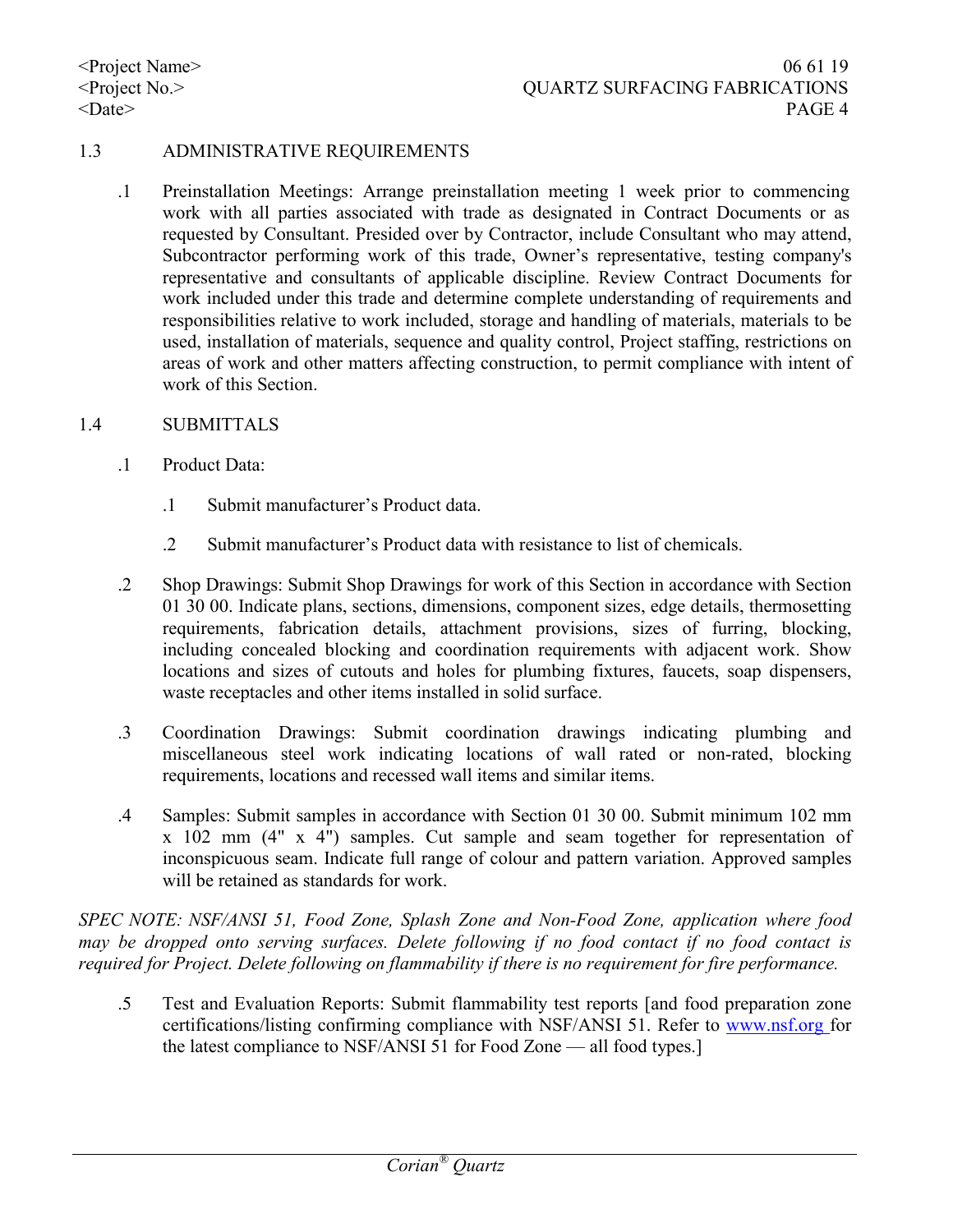### 1.5 CLOSEOUT SUBMITTALS

- .1 Operation and Maintenance Data:
	- .1 Submit manufacturer's care and maintenance data, including cleaning instructions. Include in Project closeout documents.
	- .2 Provide a care and maintenance kit. Review maintenance procedures and warranty details with Owner upon completion.

### 1.6 QUALITY ASSURANCE

- .1 Qualifications:
	- .1 Installers: Provide work of this Section executed by competent installers with minimum 5 years' experience in the application of Products, systems and assemblies specified and with approval and training of the Product manufacturers.
- .2 Mock-Ups:
	- .1 Prior to final approval of Shop Drawings, erect 1 full size mock-up of each component at Project site demonstrating quality of materials and execution for Consultant review.
	- .2 Should mock-up not be approved, rework or remake until approval is secured. Remove rejected units from Project site.
	- .3 Approved mock-up will be used as standard for acceptance of subsequent work.
	- .4 Approved mock-ups may remain as part of finished work.

#### 1.7 DELIVERY, STORAGE AND HANDLING

- .1 Delivery and Acceptance Requirements: Deliver no components to Project site until areas are ready for installation.
- .2 Storage and Handling Requirements:
	- .1 Store components indoors prior to installation.
	- .2 Handle materials to prevent damage to finished surfaces.

#### 1.8 WARRANTY

.1 Manufacturer Warranty: Provide manufacturer's standard warranty for material only for period of 10 years against defects and/or deficiencies in accordance with General Conditions of the Contract. Promptly correct any defects or deficiencies which become apparent within warranty period, to satisfaction of Consultant and at no expense to Owner.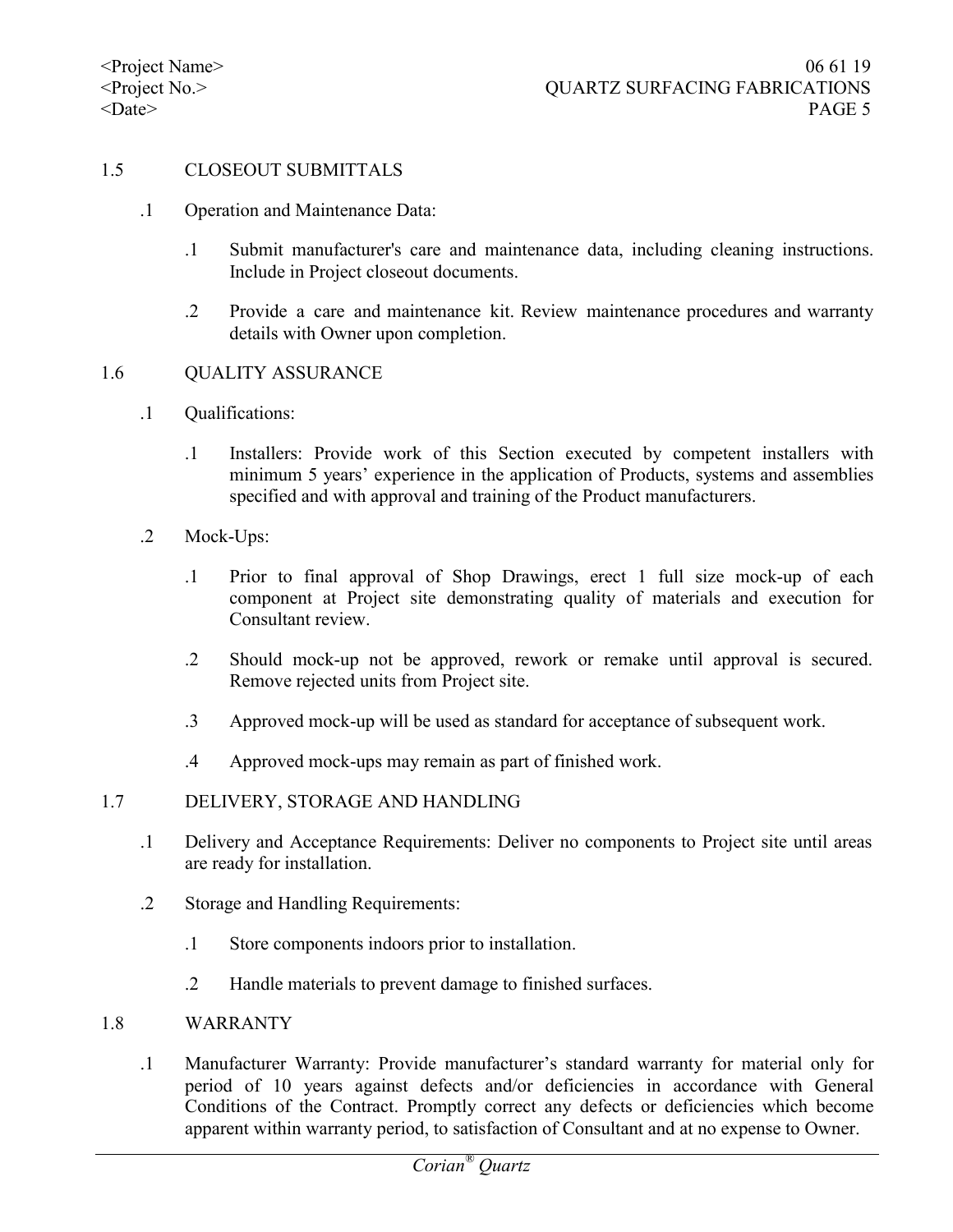2 Products

### 2.1 MANUFACTURERS

- .1 Manufacturer List: Products of following manufacturers are acceptable subject to conformance to requirements of Drawings, Schedules and Specifications:
	- .1 Corian® Quartz by DuPont (formerly known as DuPont™ Zodiaq® Quartz Surface) ; www.corianquartz.com. Contact: Roger Ali, DuPont, roger.ali@dupont.com, 416-997- 1858
	- .2 Silestone Quartz; www.silestone.com
- .2 Substitution Limitations: This Specification is based on DuPont's Products. Comparable Products from manufacturers listed herein will be accepted provided they meet requirements of this Specification.
- 2.2 **MATERIALS** 
	- .1 Description:
		- .1 Sustainability Characteristics: Provide Products meeting following LEED® performance criteria:

*SPEC NOTE: Use following in connection with LEED® Credit MR 4. It may be necessary to split following paragraph due to different Products within a particular Section having different recycling amounts (ie. In Section 09 21 16, gypsum board is 40% and steel is 25%). Edit accordingly.*

> .1 MRc4: Provide Product with a combined minimum pre-consumer and postconsumer recycled content of  $[xx\%]$ .

*SPEC NOTE: Use following paragraph if amount of recycled content is unknown, but desired for LEED® credit.*

> .2 MRc4: Provide Product with maximum pre-consumer and post-consumer recycled content available.

*SPEC NOTE: Use following in connection with LEED® Credit MR 5.*

.3 MRc5: Provide Product with regional content.

*SPEC NOTE: Use following in connection with LEED® Credit EQ 4.1.*

.4 EQc4.1: Provide adhesives and sealants with VOC quantities lower than stated in SCAQMD Rule 1168. Ensure VOC quantities for sealants do not exceed 250 g/L under any circumstances.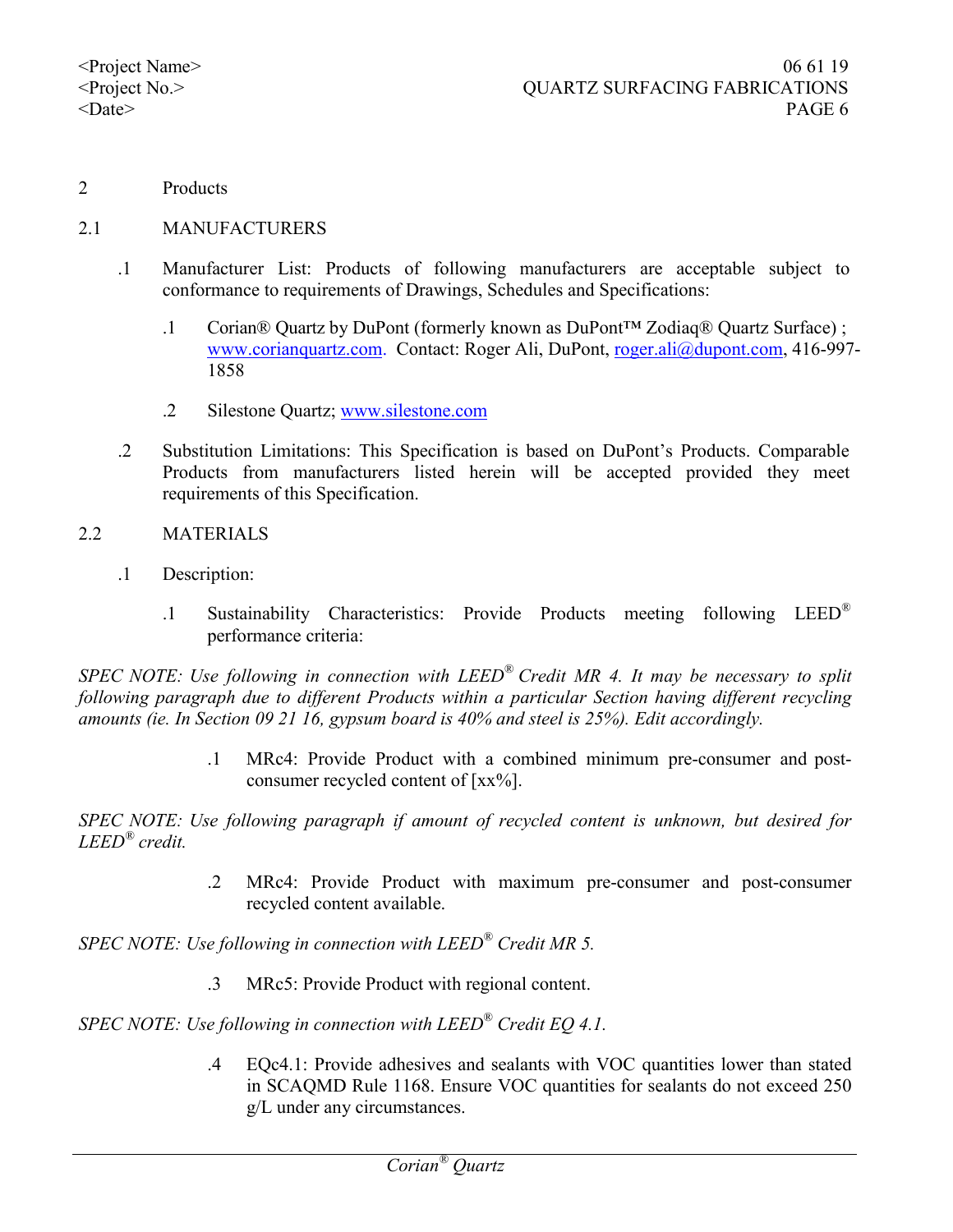# *SPEC NOTE: See Technical Bulletin K-28294 Corian® Quartz® Performance Properties.*

.2 Performance/Design Criteria:

|           | Property                                                                       | Requirement<br>min or max      | Procedure<br>Test     |
|-----------|--------------------------------------------------------------------------------|--------------------------------|-----------------------|
| $\cdot$ 1 | Flexural Strength                                                              | $>5,300$ psi                   | ASTM D790             |
| $\cdot$   | <b>Flexural Modulus</b>                                                        | $5.3 - 5.7 \times 10^6$ psi    | ASTM D790             |
| $\cdot$ 3 | <b>Flexural Elongation</b>                                                     | $>0.1\%$                       | ASTM D790             |
| .4        | Compression Strength (Dry)                                                     | 27,300 psi                     | ASTM C170/C170M       |
| $.5\,$    | Compression Strength (Wet)                                                     | 24,400 psi                     | ASTM C170/C170M       |
| .6        | Hardness                                                                       | $\tau$                         | Mohs' Hardness Scale  |
| .7        | Thermal Expansion                                                              | $1.45 \times 10^{-5}$ m/m/°C   | ASTM D696             |
| .8        | Gloss ( $60^\circ$ Gardner)                                                    | $45 - 50$                      | ANSI Z124             |
| .9        | Colourfastness                                                                 | No effect                      | NEMA LD 3.3.3*        |
| .10       | Wear and Cleanability                                                          | Passes                         | CSA B45.5/IAPMO Z124  |
| .11       | <b>Stain Resistance</b>                                                        | Passes                         | CSA B45.5/IAPMO Z124  |
| .12       | <b>Fungal Resistance</b>                                                       | No growth                      | ASTM G21              |
| .13       | <b>Bacterial Resistance</b>                                                    | No growth                      | ASTM G22              |
| .14       | <b>High Temperature Resistance</b>                                             | None to slight effect          | NEMA LD 3.3.6*        |
| .15       | <b>Boiling Water Resistance</b>                                                | None to slight effect          | NEMA LD 3.3.5*        |
| .16       | Freeze-Thaw Cycling                                                            | Unaffected                     | ASTM C1026            |
| .17       | Point Impact                                                                   | Passes                         | ANSI Z124.6.4.2.1     |
| .18       | <b>Ball Impact Resistance: Slabs</b><br>No fracture $-1/2$ lb ball $-2 & 3$ cm | 164 in. (No Failure at height) | <b>NEMA LD 3.3.8*</b> |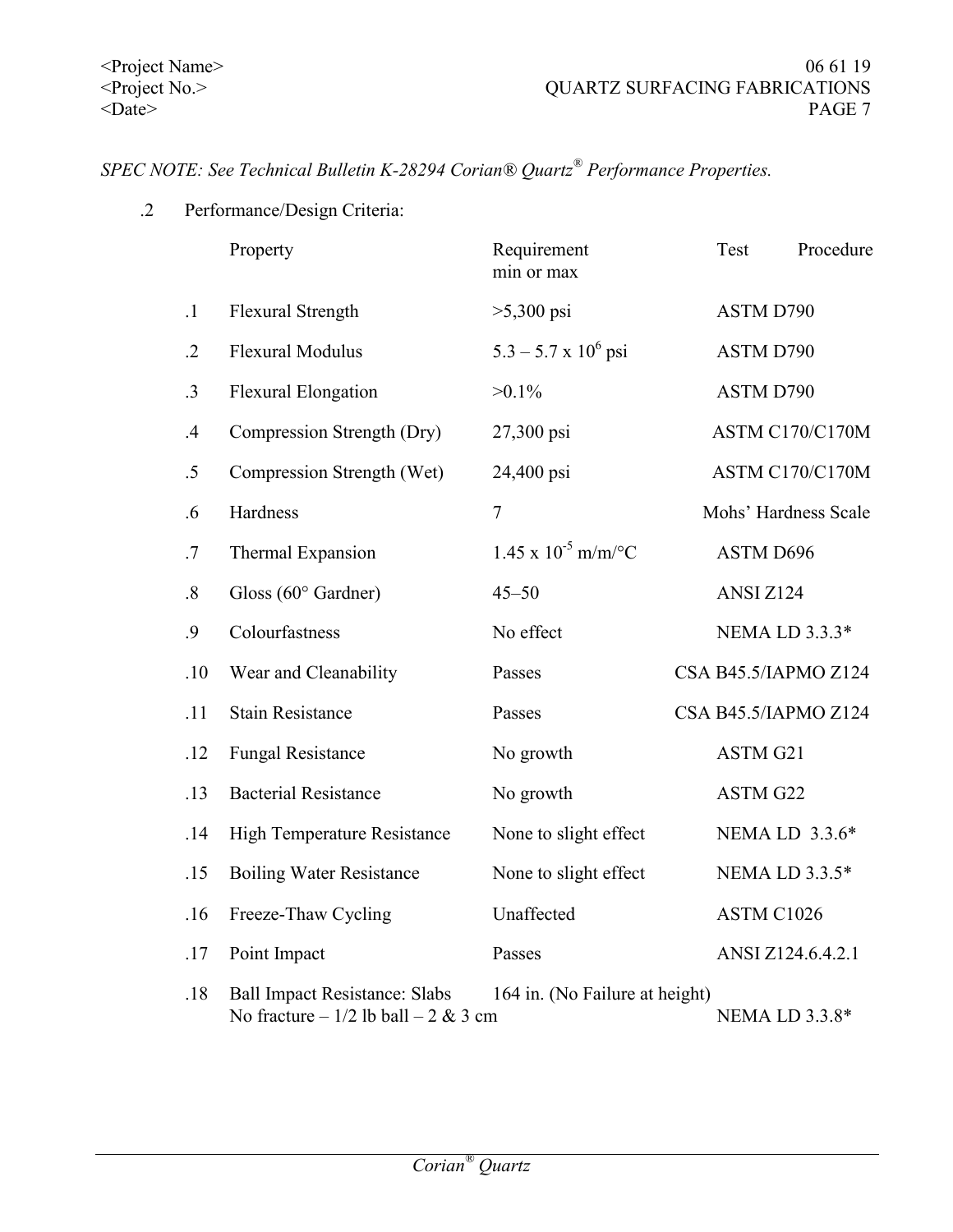| .19 | <b>Static Coefficient of Friction</b><br>(as received) | $0.89/0.61$ (Dry/Wet)               | ASTM C1028       |
|-----|--------------------------------------------------------|-------------------------------------|------------------|
| .20 | <b>Abrasion Resistance</b>                             | 139                                 | <b>ASTM C501</b> |
| .21 | Density                                                | 2.4 $g/cm3$                         | ASTM D792        |
| .22 | <b>Water Absorption</b>                                | 0.12%                               | ASTM C373        |
| .23 | Long- and Short-Term                                   | $< 0.04\%$                          | ASTM D570        |
| .24 | Moisture Expansion                                     | $\leq 0.01\%$ on average            | ASTM C370        |
| .25 | Flammability                                           | Class A                             | <b>NFPA 101</b>  |
| .26 | Flame Spread Value                                     | FSV 0 for 3 cm,<br>FSV 5 for 2 cm   | CAN/ULC-S102     |
| .27 | Smoke Developed Value                                  | SDV 10 for 3 cm,<br>SDV 40 for 2 cm | CAN/ULC-S102     |
|     |                                                        |                                     |                  |

\* NEMA results based on the NEMA LD 3

*SPEC NOTE: Industry standard is to use 2 cm (3/4") or 3 cm (1-1/4*"*) thick Products. Contact manufacturer's rep. for panel size limitations.*

- .3 Solid Quartz Material:
	- .1 Generally consisting of natural quartz particles, reacted monomers and resins, pigments and various performance-enhancing additives manufactured as slabs of various specific calipers. Quartz surface materials are solid, non-porous and homogeneous and exhibit strength, hardness and durability; meeting following criteria:
		- .1 Flammability: Flame Spread Value (FSV): ≤5 and Smoke Development Value (SDV):  $\leq 40$  when tested to CAN/ULC-S102 for 2 cm (3/4") and FSV: 0 and SDV:  $\leq 10$  when tested to CAN/ULC-S102 for 3 cm (1-1/4").

*SPEC NOTE: Verify compliance with this requirement when used in food preparation and local authority requirement.*

- .2 Food Equipment Material Compliance: Food Zone to NSF/ANSI 51.
- .2 Ensure material has minimum physical and performance properties specified under "Performance/Design Criteria".
- .3 Adhesive for Bonding to Other Products: One component silicone to ASTM C920.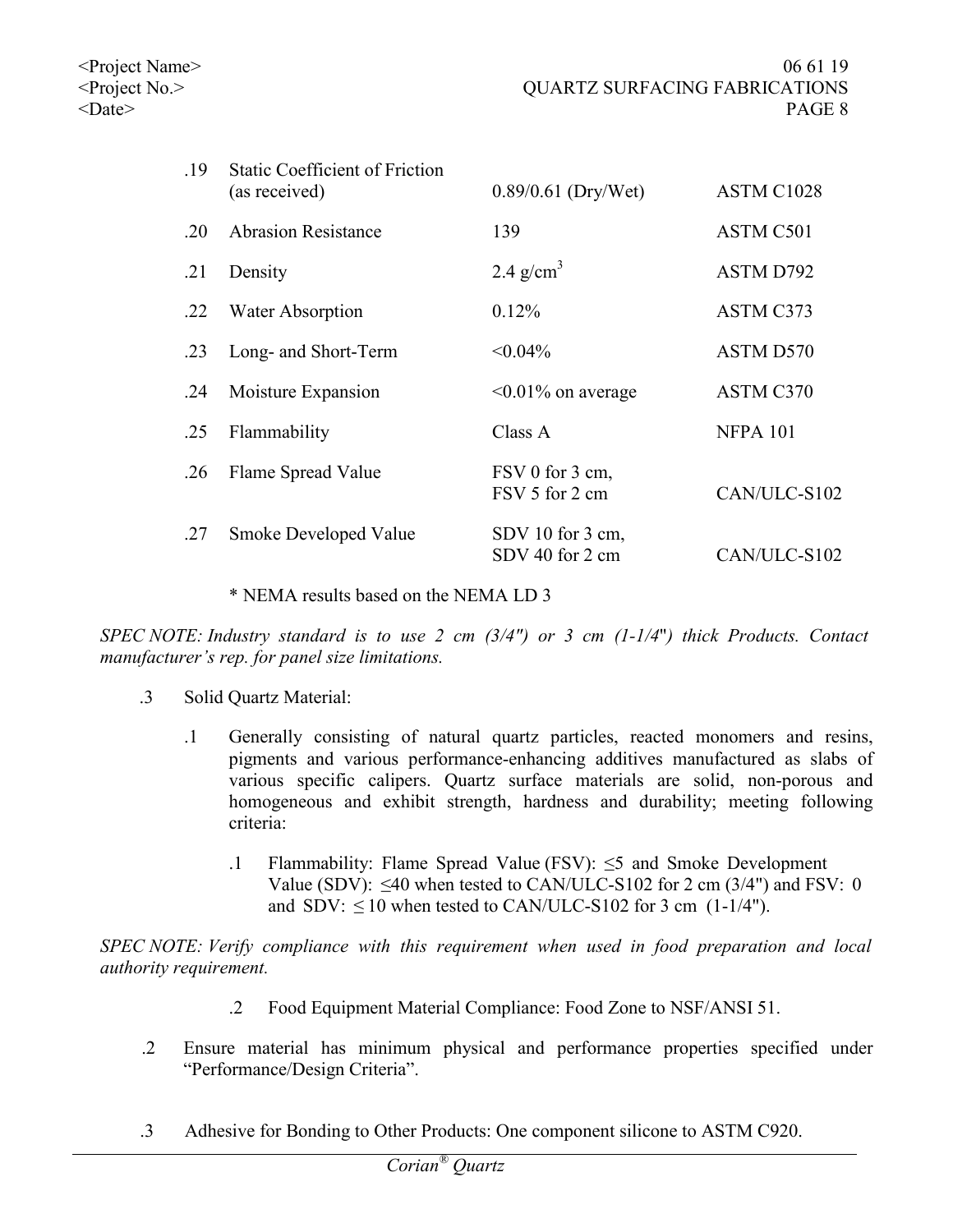.4 Sealant: A standard mildew-resistant, FDA/UL [and NSF/ANSI 51 compliant in Food Zone area,] recognized silicone colour matched sealant or clear silicone sealants.

# *SPEC NOTE: Retain following paragraph for undermount sinks and bowls.*

.5 Sink/Bowl Mounting Hardware: Manufacturer's approved bowl clips, brass inserts and fasteners for attachment of undermount sinks/bowls.

*SPEC NOTE: Check whether cut outs are near a heat source; if not delete following 2 paragraphs.*

- .6 Heat Reflecting Tape: Manufacturer's standard aluminum foil tape, with required thickness, for use with cutouts near heat sources.
- .7 Insulating Nomex ® Fabric: Manufacturer's standard for use with conductive tape in insulating solid surface material from adjacent heat source.

#### 2.3 COMPONENTS

- .1 Window Sills: 2 cm (3/4") thick solid quartz material, adhesively joined with recommended seam widths not greater than 3 mm (1/8") in finished work, edge details as indicated on Drawings. Colour selected later by Consultant from manufacturer's full colour range.
- .2 Perimeter Frame: Solid quartz material must be supported on a strong perimeter frame. Structural support is required to support the weight of solid quartz material and any external loads. Local Codes may dictate which support material may be used. Typical support materials include cabinetry, wood, plywood and steel. Support material should be moisture resistant. Particleboard is not an acceptable support material.
- .3 Supporting Seams: Solid quartz material seams require structural support. The structural support needs to be flush with the supporting substructure. Local Codes may dictate which support material may be used. Typical support materials include cabinetry, wood, plywood and steel. Underlayment support material should be moisture resistant. Particleboard is not an acceptable support material.

*SPEC NOTE: Refer to Technical Bulletins Z-2006-002 Z-1, Manufacturing and Installation Requirements for DuPont™ Zodiaq® Quartz Surfaces, Z-2007-001 Commercial Food Service Bulletin, K-25296 – Sinks and Lavatories, K-27499 – DuPont™ Corian ® Lavatory positioning for ADA Compliance and K-27500 – Integrating an Undermount DuPont™ Corian® Sink or Bowl to a DuPont™ Zodiaq® Countertop or Vanity Top.*

*SPEC NOTE: Select desired colour from manufacturer's latest catalogue or indicate colour(s) will be selected later by Consultant (Verify if any cost implication due to variation in colours).*

.4 Lavatory Tops with Hard Seamed Bowls: [2 cm (3/4")] [3cm (1-1/4")] thick countertop of quartz surfacing material, cast to desired profiles and sizes having edge details as indicated on Drawings conforming to CSA B45.5/IAPMO Z124, complete with seamed "S" undermount bowl. Provide countertops complete with backsplashes of size shown on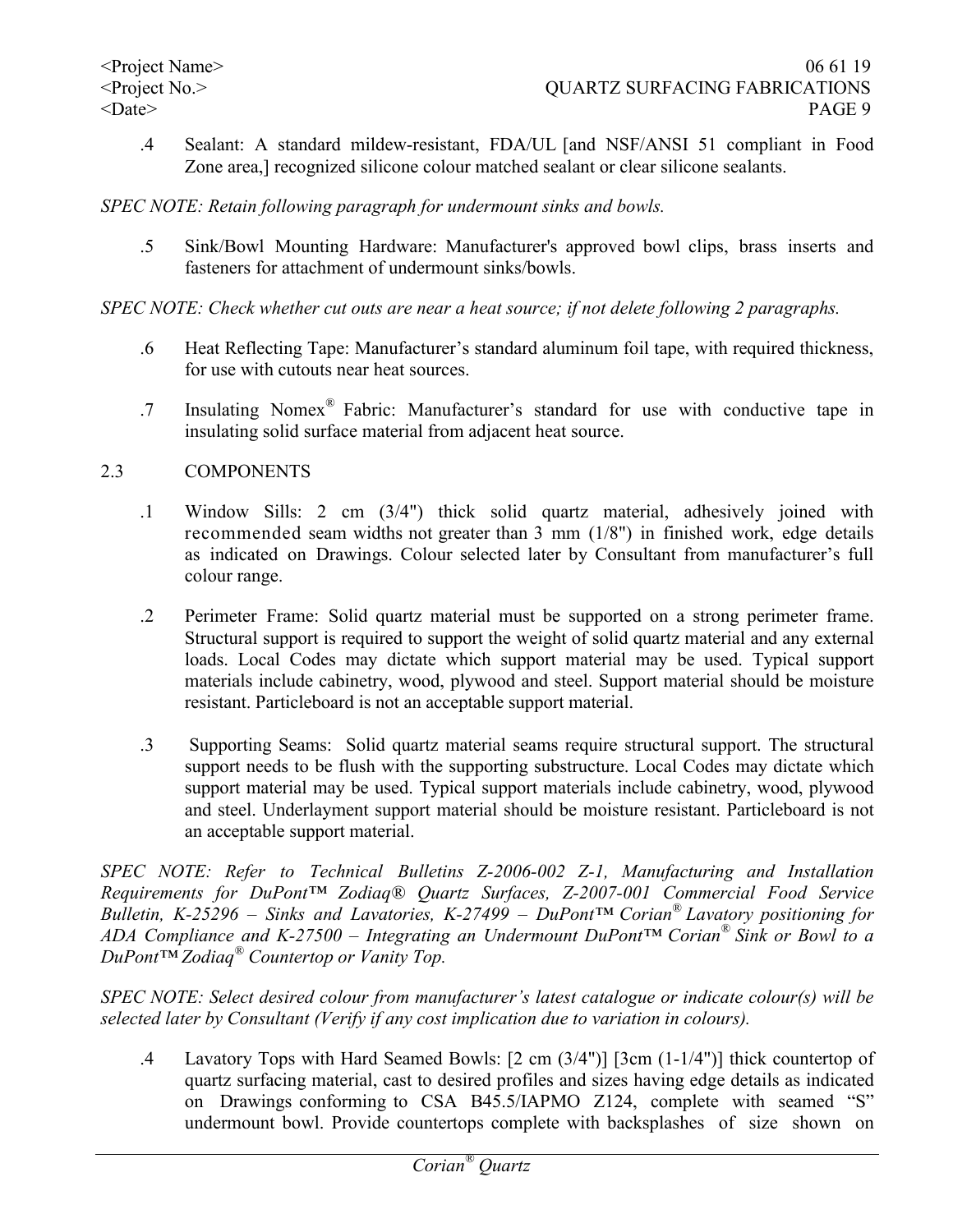manufacturer's latest catalogue or indicate colour(s) will be selected later by Consultant. (Verify if any cost implication due to variation in colours.)

.5 Lavatory Tops with Undermount Bowls: [2 cm (3/4")] [3cm (1-1/4")] thick countertop of solid quartz surfacing material, cast to desired profiles and sizes having edge details as indicated on Drawings conforming to CSA B45.5/IAPMO Z124, complete with [1] undermount bowl. Provide countertops complete with backsplashes of size shown on Drawings. Use undermount hardware according to manufacturer's instructions. Ensure bowl[s] is/are [ ] model and [ ] colour.

*SPEC NOTE: Refer to Technical Bulletin K-28989 DuPont™ Corian ® Charging Unit – Individual: Zodiaq ® Installation*

- .6 Wireless Charging Unit: A complete, self-contained system with a dual-mode transmitter that is compliant with PMA and WPC Qi standards.
	- .1 Acceptable Product: "DuPont™ Zodiaq® Charging Unit Individual" by DuPont.
- .7 Fabrication:
	- .1 Fabricate components in shop to greatest extent practical to sizes and shapes indicated, in accordance with approved Shop Drawings and solid quartz manufacturer requirements. Provide factory cutouts for plumbing fittings and bath accessories as indicated on Drawings.
	- .2 Fabricate joints between components using manufacturer's standard joint adhesive. Ensure joints are as inconspicuous in appearance as possible and without voids.
	- .3 Provide holes and cutouts for plumbing and bath accessories as indicated on Drawings.
	- .4 Rout and finish component edges to a smooth, uniform finish. Rout cutouts, then sand edges smooth. Repair or reject defective or inaccurate work.

*SPEC NOTE: Select desired finish or where more than 1 finish is required, ensure locations of different finishes are identified on Drawings.*

.5 Finish: Ensure surfaces have uniform finish:

*SPEC NOTE: Following is standard finish.*

- .1 Gloss rating >45 is typical.
- .6 Fabrication Tolerances:
	- .1 Variation in Component Size: +/-3 mm (+/-1/8").
	- .2 Location of Openings: +/-3 mm (+/-1/8") from indicated location.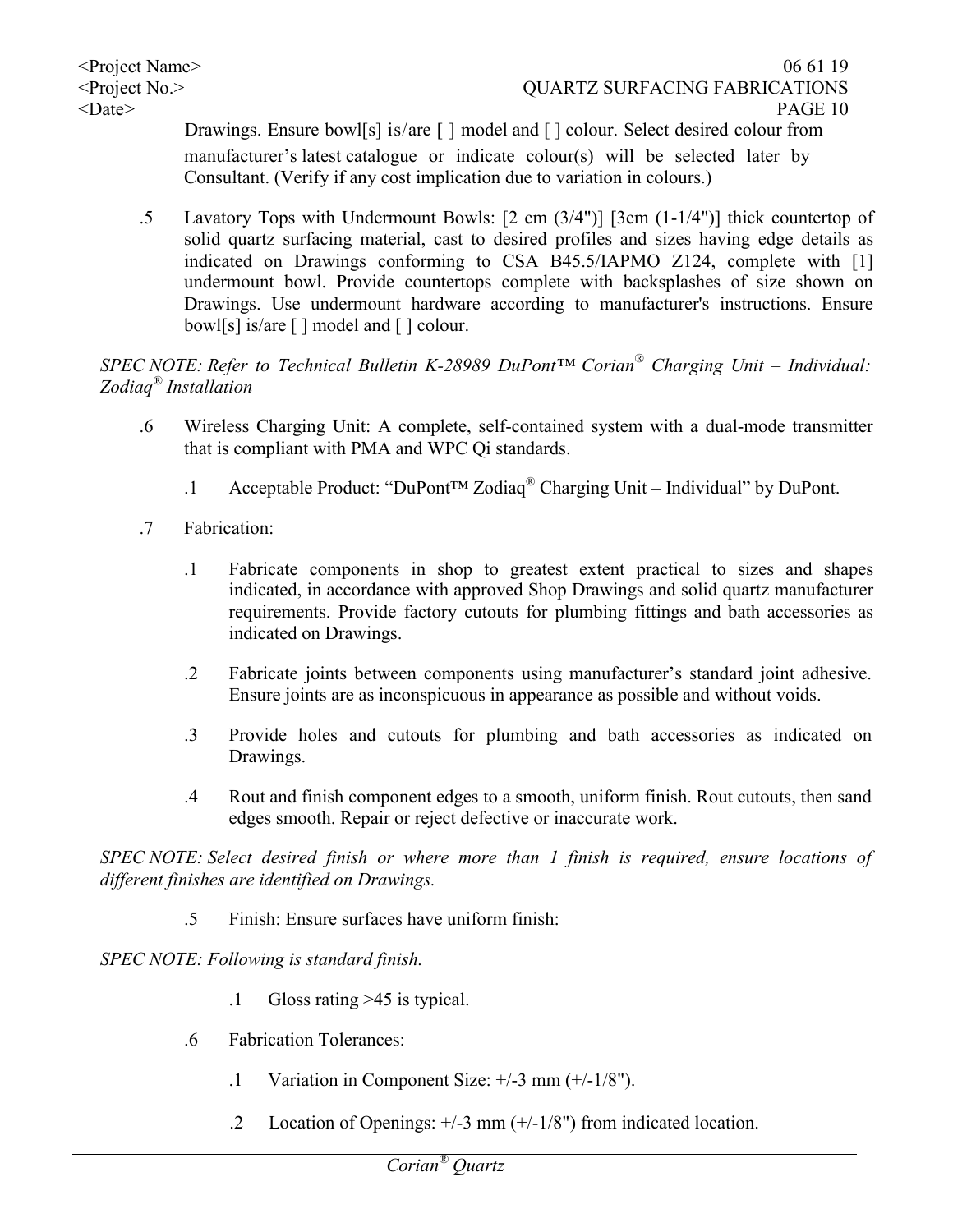- 3 Execution
- 3.1 EXAMINATION
	- .1 Verification of Conditions:
		- .1 Examine substrates and conditions, with fabricator present for compliance with requirements for installation tolerances and other conditions affecting performance of work. Proceed with installation only after unsatisfactory conditions have been corrected.
		- .2 Verify actual site dimensions and location of adjacent materials prior to commencing work.
		- .3 Examine cabinets upon which counter tops are to be installed. Verify cabinets are level to within 3 mm in 3 m  $(1/8"$  in 10' - 0").
		- .4 Notify Consultant in writing of any conditions which would be detrimental to installation.
	- .2 Evaluation and Assessment: Commencement of work implies acceptance of previously completed work.
- 3.2 INSTALLATION
	- .1 Install components plumb, level, rigid, scribed to adjacent finishes in accordance with reviewed Shop Drawings and Product installation details.
	- .2 Fabricate field joints using manufacturer's recommended adhesive. Keep components and hands clean when making joints. Reinforce field joints as specified herein. Cut and finish component edges with clean, sharp returns.
	- .3 Route radii and contours to template. Anchor securely to base component or other supports. Align adjacent components and form seams to comply with manufacturer's written recommendations using adhesive in colour to match work. Carefully dress joints smooth, remove surface scratches and clean entire surface.
	- .4 Install countertops with no more than 3 mm (1/8") sag, bow or other variation from a straight line.
	- .5 Adhere undermount/submount/bevel mount sinks/bowls to countertops using manufacturer's recommended adhesive and mounting hardware.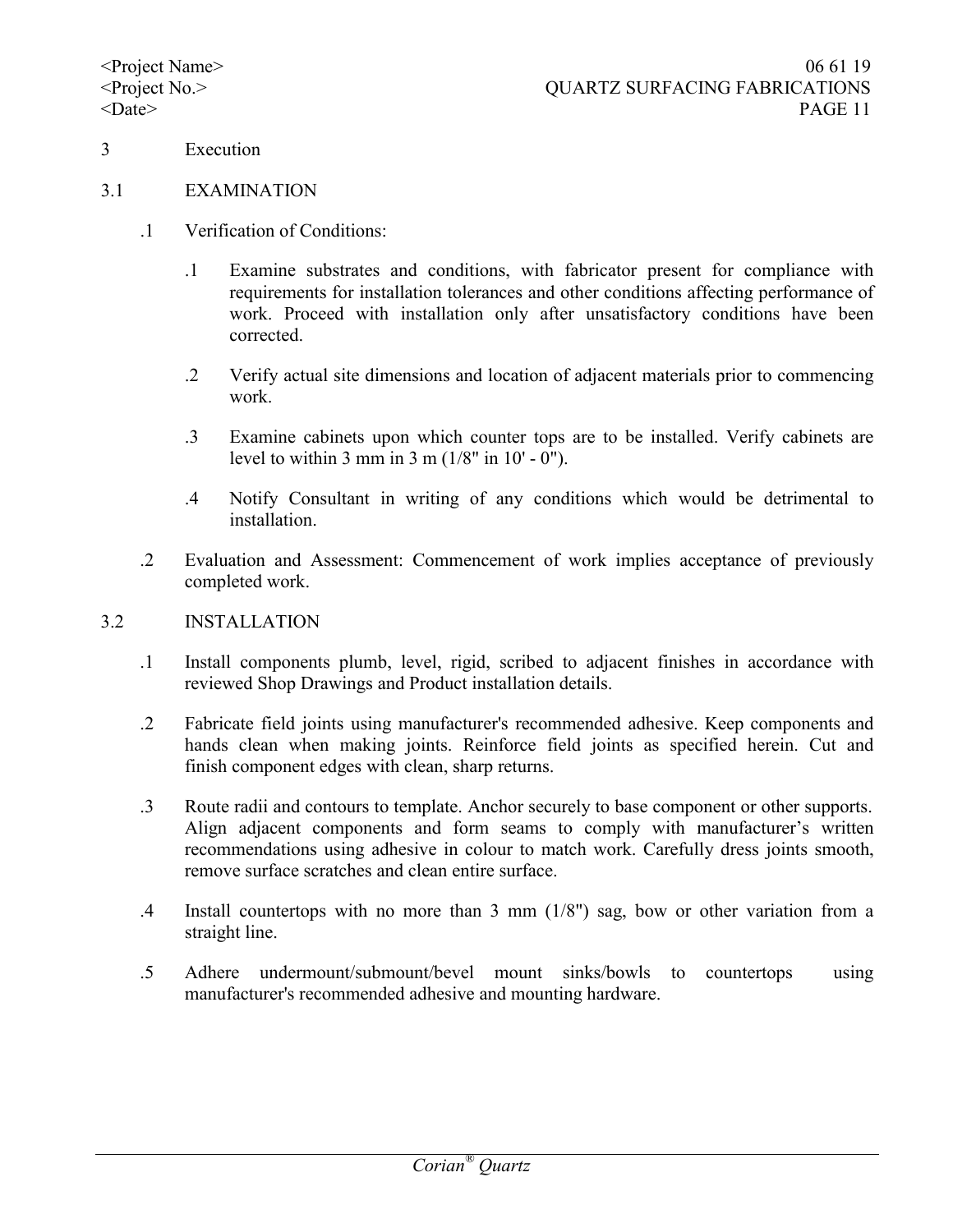- .6 Adhere topmount sinks/bowls to countertops using manufacturer recommended adhesives and colour-matched silicone sealant. [Secure seam mount bowls and sinks to counter tops using colour matched joint adhesive.]
- .7 Seal between wall and components with joint sealant as specified herein and in Section 07 92 00, as applicable.
- .8 Provide backsplashes and endsplashes as indicated on Drawings. Adhere to countertops using a standard colour-coordinated silicone sealant. Adhere applied sidesplashes to countertops using a standard colour-coordinated silicone sealant.
- .9 Keep components and hands clean during installation. Remove adhesives, sealants and other stains. Ensure components are clean on date of Substantial Performance of the Work.
- .10 Coordinate connections of plumbing fixtures with [Division 22] [Mechanical]. Make plumbing connections to sinks in accordance with [Division 22] [Mechanical].

### 3.3 REPAIR

- .1 Replace areas of severely damaged surfaces in accordance with manufacturer's recommendations.
- 3.4 SITE QUALITY CONTROL
	- .1 Non-Conforming Work: Replace damaged work which cannot be satisfactorily repaired, restored or cleaned, to satisfaction of Consultant at no cost to Owner.
- 3.5 CLEANING
	- .1 Remove excess adhesive and sealant from visible surfaces.
	- .2 Clean surfaces in accordance with manufacturer's "Care and Maintenance Instructions".

#### 3.6 PROTECTION

- .1 Provide protective coverings to prevent physical damage or staining following installation for duration of Project.
- .2 Protect surfaces from damage until date of Substantial Performance of the Work.

*Copyright© 2018 E. I. du Pont de Nemours and Company. The Corian® Quartz Logo and Corian® are trademarks of E. I. du Pont de Nemours and Company or its affiliates. All rights reserved*.

*LEED® is a registered trademark of US Green Building Council.*